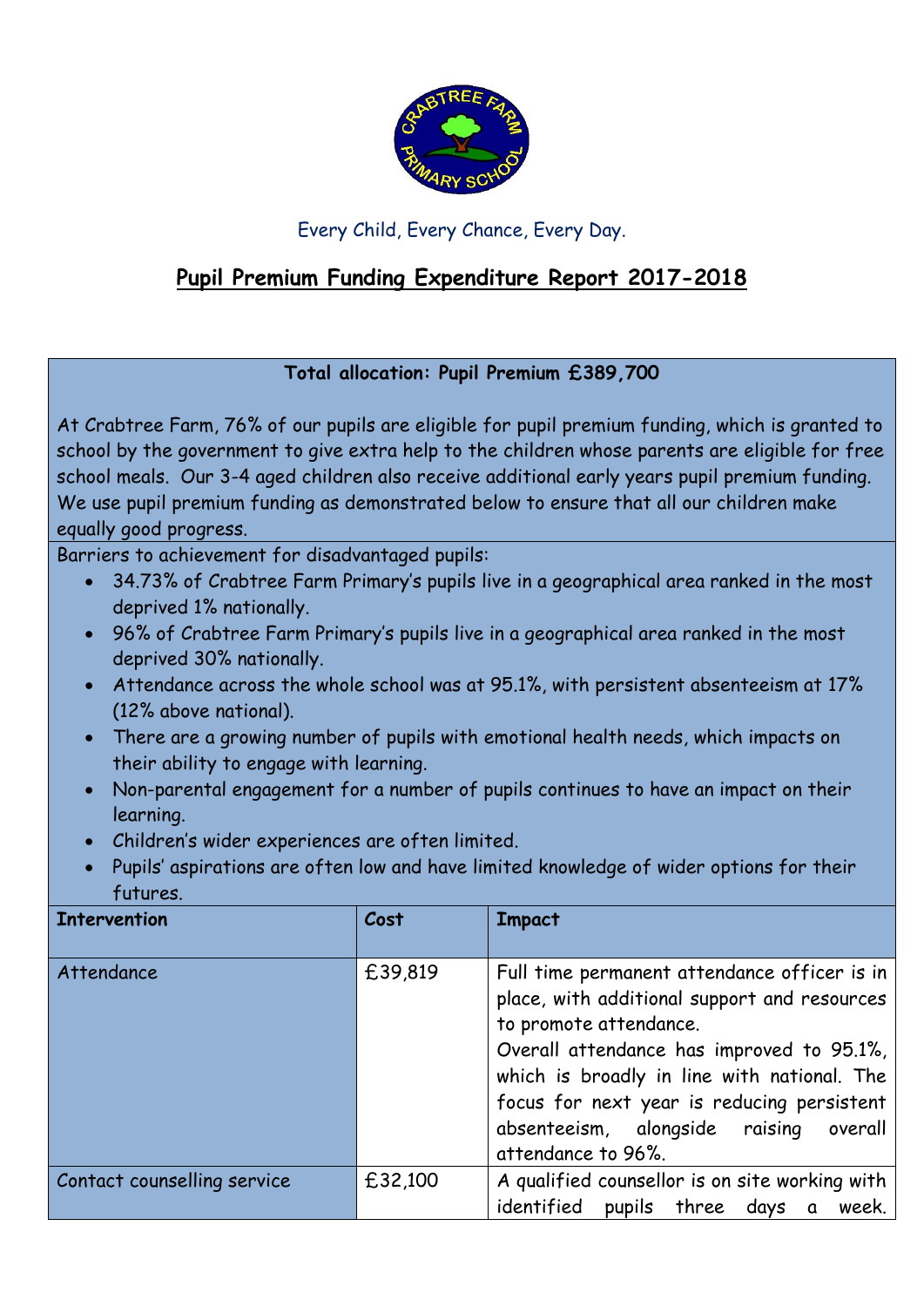|                       |         | Additional to this is a student counsellor one<br>day a week.<br>counselling reports shows<br>The<br>that<br>counselling, when part of a wider support<br>package for vulnerable pupils (often in<br>conjunction with parent counselling), has a<br>significant impact on the emotionally health<br>and wellbeing of vulnerable pupils and<br>supports them to access the curriculum and<br>make progress.                                                                                                                                                                                                                                                        |
|-----------------------|---------|-------------------------------------------------------------------------------------------------------------------------------------------------------------------------------------------------------------------------------------------------------------------------------------------------------------------------------------------------------------------------------------------------------------------------------------------------------------------------------------------------------------------------------------------------------------------------------------------------------------------------------------------------------------------|
| Enrichment            | £29,000 | School supports the most vulnerable FSM<br>pupils to access whole school<br>wider<br>curriculum opportunities including residential<br>visits e.g London, topic-related visits,<br>theatre and musical performance visits, The<br>Great Project, after school clubs and our<br>Biodome. These activities broaden life<br>experiences and raise aspirations beyond<br>their immediate opportunities.                                                                                                                                                                                                                                                               |
| <b>Breakfast Club</b> | £56,707 | 90 free places are allocated to our most<br>vulnerable disadvantaged pupils, which then<br>entitles them to a nutritional hot breakfast<br>daily. Children and staff eat together to<br>encourage social interaction and<br>good<br>manners. It is staffed by one member of each<br>phase across school in order for children to<br>feel safe in a familiar setting and have their<br>needs met, emotionally and educationally.<br>This ensures children have the best start to<br>the day possible. During SATs, all Year 2 and<br>6 children are offered breakfast.                                                                                             |
| <b>Music Tuition</b>  | £9,688  | Wider opps include all Year 4 children being<br>taught how to play the guitar fortnightly<br>throughout the year. Disadvantaged pupils<br>who have an aptitude for playing are given the<br>opportunity to further develop their skills in<br>Year 5 and 6, often leading to music grading.<br>The music specialist delivers the curriculum<br>throughout school to all year groups on a<br>rolling programme. The school choir meets<br>weekly and performs at assemblies and<br>events out of school. At least 30 choir places<br>are reserved for disadvantaged pupils.<br>This boosts self-esteem and allows the<br>children to be part of a school and wider |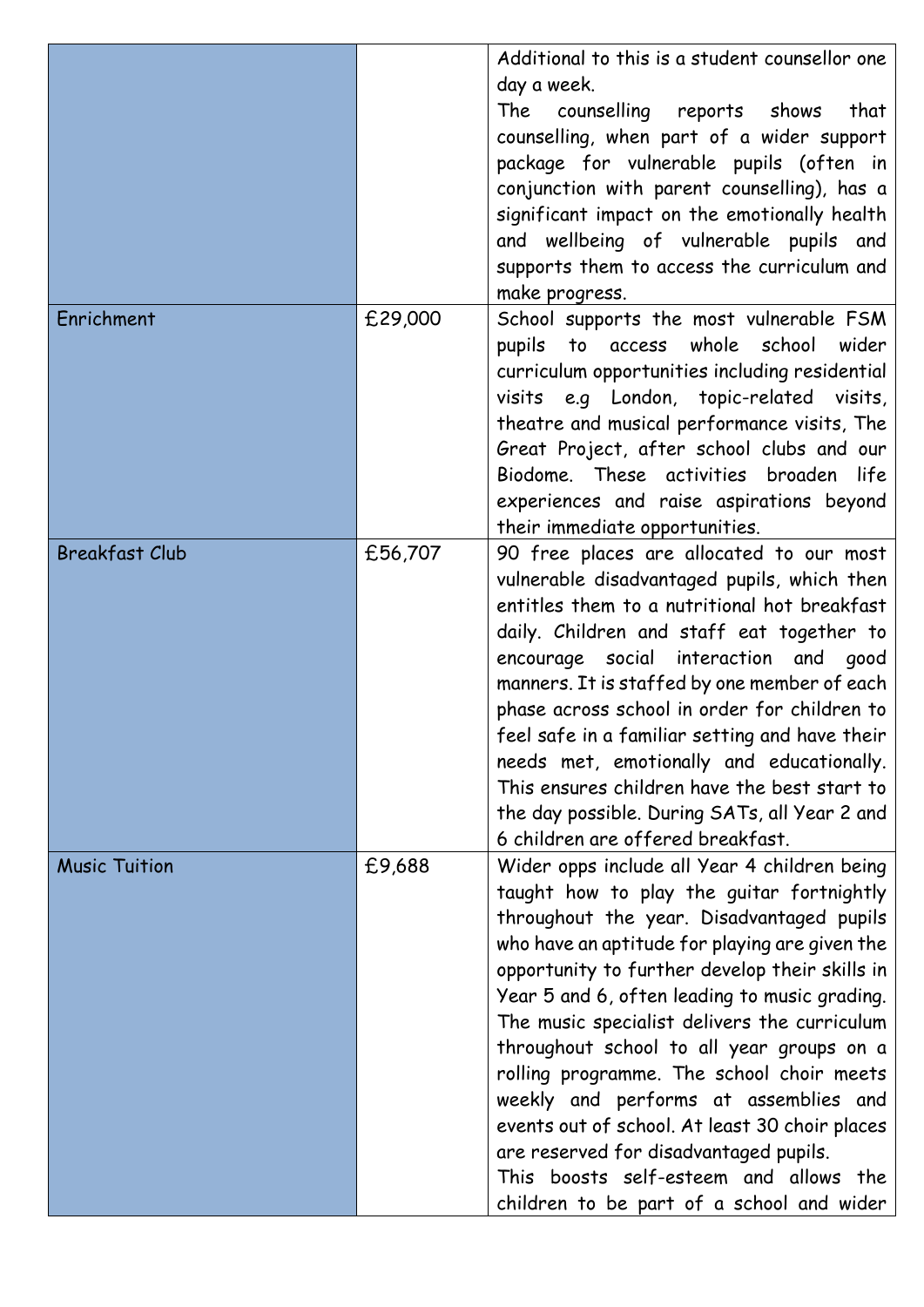|                                            |          | recognising<br>talents<br>community,<br>and                                                                                                                                                                                                                                                                                                                                                                                                                                                                                    |
|--------------------------------------------|----------|--------------------------------------------------------------------------------------------------------------------------------------------------------------------------------------------------------------------------------------------------------------------------------------------------------------------------------------------------------------------------------------------------------------------------------------------------------------------------------------------------------------------------------|
|                                            |          | supporting aspirations.                                                                                                                                                                                                                                                                                                                                                                                                                                                                                                        |
| <b>Reading Recovery</b>                    | £22,368  | A TA focuses specifically on delivering<br>'Switch on Reading' intervention in Year 2 and<br>3 to identified disadvantaged children. All<br>children improved at least three book bands<br>and became more fluent and confident<br>readers. Enjoyment of reading was increased<br>and children carried this beyond the school<br>day.                                                                                                                                                                                          |
| <b>Targeted Nurture Support</b>            | £12,047  | Behaviour support teacher has small group<br>nurture interventions, which is bespoke for<br>the needs of the disadvantaged children.<br>Within these sessions she shares coping<br>strategies for staying in the classroom and<br>managing their emotions. This also provides a<br>safe space for children to explore any issues,<br>which otherwise would may not be raised<br>appropriately. This supports reintegration<br>back into the classroom and enables them to<br>make progress.                                    |
| Three teacher model in Years 2,<br>5 and 6 | £100,717 | The three teacher model allows for smaller<br>group sizes in the specified year groups,<br>which enables the children to have more<br>access to a teacher, a tailored curriculum<br>provision based upon assessment for learning,<br>identified interventions and booster<br>sessions. This has resulted in accelerated<br>progress being made.                                                                                                                                                                                |
| Lunchtime sport provision                  | £3,677   | A sports apprentice did additional lunchtime<br>coaching for identified disadvantaged pupils<br>to offer aspirational physical activities,<br>which supported transitional times between<br>lunchtime and afternoon lessons.                                                                                                                                                                                                                                                                                                   |
| 1-2-1 Support                              | £42,769  | A number of TA days to work in conjunction<br>with the behaviour support teacher with<br>nurture groups with identified disadvantaged<br>pupils. This supports reintegration back into<br>the classroom and enables them to make<br>progress.<br>Three Year 6 teachers provided booster<br>sessions for all disadvantaged pupils in<br>reading, SPAG and maths, from January until<br>May. Revision books were provided to support<br>additional learning at home. The pupils were<br>prepared for the KS2 SATs tests and were |